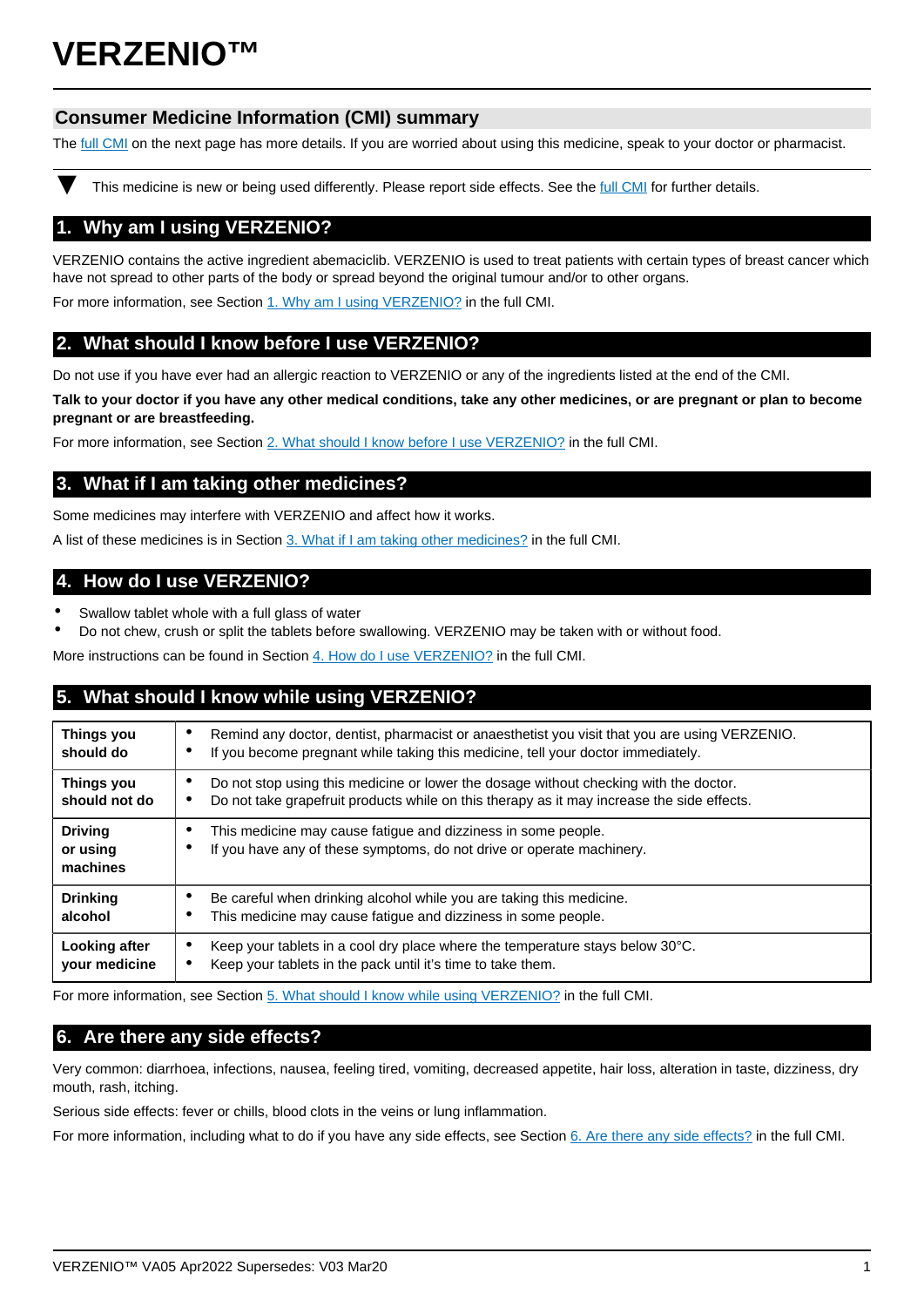<span id="page-1-0"></span>This medicine is subject to additional monitoring. This will allow quick identification of new safety information. You can help by reporting any side effects you may get. You can report side effects to your doctor, or directly at [www.tga.gov.au/reporting](http://www.tga.gov.au/reporting-problems)[problems.](http://www.tga.gov.au/reporting-problems)

# **VERZENIO™**

**Active ingredient:** Abemaciclib

## **Consumer Medicine Information (CMI)**

This leaflet provides important information about using VERZENIO. **You should also speak to your doctor or pharmacist if you would like further information or if you have any concerns or questions about using VERZENIO.**

#### **Where to find information in this leaflet:**

- [1. Why am I using VERZENIO?](#page-1-1)
- [2. What should I know before I use VERZENIO?](#page-1-2)
- [3. What if I am taking other medicines?](#page-1-3)
- [4. How do I use VERZENIO?](#page-1-4)
- [5. What should I know while using VERZENIO?](#page-2-0)
- [6. Are there any side effects?](#page-3-0)
- [7. Product details](#page-3-1)

## <span id="page-1-1"></span>**1. Why am I using VERZENIO?**

**VERZENIO contains the active ingredient abemaciclib.** VERZENIO belongs to a group of medicine called antineoplastic drugs, an anticancer drug.

**VERZENIO is used to treat patients with certain types of breast cancer (hormone receptor-positive (HR+), human epidermal growth factor receptor 2-negative (HER2-) which have not spread to other parts of the body (early breast cancer) or spread beyond the original tumour and/ or to other organs (metastatic breast cancer).**

## <span id="page-1-2"></span>**2. What should I know before I use VERZENIO?**

#### **Warnings**

#### **Do not use VERZENIO if:**

- you are allergic to abemaciclib, or any of the ingredients listed at the end of this leaflet.
- always check the ingredients to make sure you can use this medicine.
- you have an intolerance to some sugars. VERZENIO contains lactose (a type of sugar found in milk and dairy products).

#### **Check with your doctor if you:**

- have any other medical conditions. Severe liver problems; blood clots in the legs or lungs.
- take any medicines for any other condition.
- pregnant or breast feeding.
- a family history of blood clots.

During treatment, you may be at risk of developing certain side effects. It is important you understand these risks and how to monitor for them. See additional information under Section [6. Are there any side effects?](#page-3-0)

#### **Pregnancy and breastfeeding**

**Do not take this medicine if you are pregnant.** It may affect your developing baby if you take it during pregnancy.

#### **Do not breast-feed if you are taking this medicine.**

It is not known if VERZENIO is excreted into breast milk and if the breast-fed infant is at risk of harm. Talk to your doctor about breast-feeding during or after treatment with VERZENIO.

#### **VERZENIO may decrease fertility in men.**

<span id="page-1-3"></span>**Child or adolescent**

• **Do not give this medicine to a child or adolescent under the age of 18 years.** Safety and effectiveness in children younger than 18 years have not been established.

## **3. What if I am taking other medicines?**

Tell your doctor or pharmacist if you are taking any other medicines, including any medicines, vitamins or supplements that you buy without a prescription from your pharmacy, supermarket or health food shop.

#### **Some medicines may interfere with VERZENIO and affect how it works, or VERZENIO may affect how other medicines work.**

These can either increase or decrease the amount of abemaciclib in the blood.

#### **Medicines that may increase the effect of VERZENIO include:**

- Clarithromycin (antibiotic used to treat bacterial infections).
- Ketoconazole, itraconazole, voriconazole, posaconazole (used to treat fungal infections).
- Diltiazem (used to treat chest pain (angina) and high blood pressure).
- Verapamil (used to treat chest pain (angina), high blood pressure and heart rhythm problems).
- Lopinavir/ritonavir (used to treat HIV/AIDS).

#### **Do not take grapefruit products while on this therapy as it may increase the side effects of VERZENIO.**

#### **Medicines that may reduce the effect of VERZENIO include:**

- Carbamazepine, phenytoin (used to treat epilepsy to prevent convulsions, fits).
- Rifampicin (used to treat tuberculosis (TB))
- St. John's wort (a herbal product used to treat mild depression and anxiety).

<span id="page-1-4"></span>**Check with your doctor or pharmacist if you are not sure about what medicines, vitamins or supplements you are taking and if these affect VERZENIO.**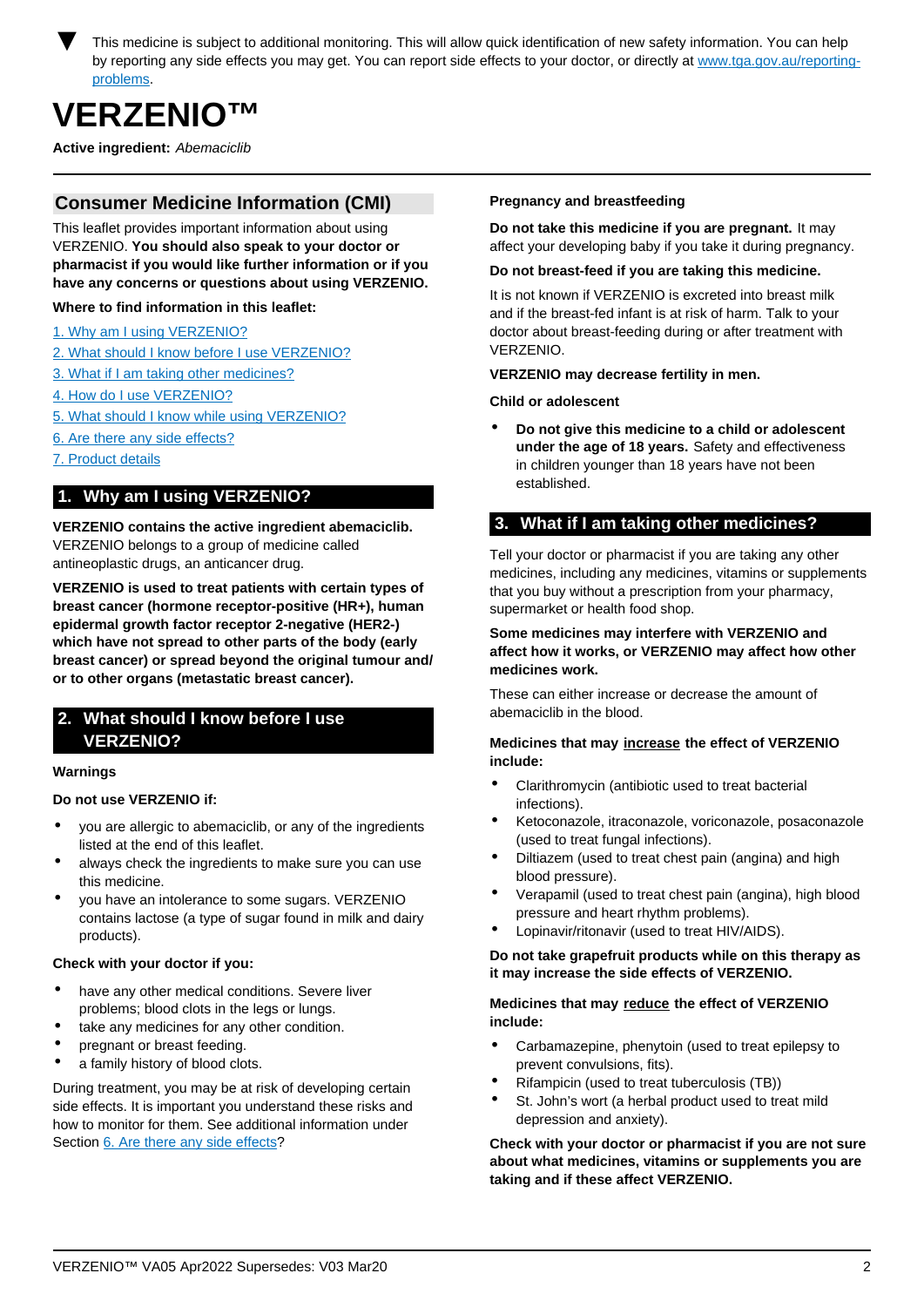# **4. How do I use VERZENIO?**

#### **How much to take / use**

- Follow all directions given to you by your doctor or pharmacist carefully. They may differ from the information contained in this leaflet.
- When given together with endocrine therapy to treat your breast cancer, the recommended dose of VERZENIO is 150 mg orally, twice daily.
- **Swallow the tablet whole with a full glass of water.** Do not chew, crush or split the tablets before swallowing. VERZENIO may be taken with or without food. **Avoid grapefruit products.**
- **Women treated with the combination of VERZENIO plus endocrine therapy should be in a postmenopausal state prior to therapy.**

#### **When to take / use VERZENIO**

- **Take your medicine at about the same time each day.**
- Taking it at the same time each day will have the best effect. It ensures that there is enough VERZENIO in your body all the time. It will also help you remember when to take it.
- For early breast cancer your doctor will advise you to take VERZENIO for adjuvant treatment for up to 2 years unless advised otherwise.
- For metastatic breast cancer treatment should be continued until disease progression or unacceptable toxicity. Consult your doctor regarding adverse events.

#### **If you forget to use VERZENIO**

VERZENIO should be used regularly at the same time each day. If you miss (vomit) a dose, take your next dose at its scheduled time.

#### **If it is almost time for your next dose, skip the dose you missed and take your next dose when you are meant to.**

#### **Do not take a double dose to make up for the dose you missed.**

If you are not sure what to do, ask your doctor or pharmacist.

If you have trouble remembering to take your medicine, ask your pharmacist for some hints.

## **If you use too much VERZENIO**

If you think that you have used too much VERZENIO, you may need urgent medical attention.

#### **You should immediately:**

- phone the Poisons Information Centre (**by calling 13 11 26**), or
- contact your doctor, or
- go to the Emergency Department at your nearest hospital.

#### **You should do this even if there are no signs of discomfort or poisoning.**

## <span id="page-2-0"></span>**5. What should I know while using VERZENIO?**

## **Things you should do**

**If you are about to be started on any new medicine, remind your doctor and pharmacist that you are taking VERZENIO.**

#### **Call your doctor straight away if you:**

become pregnant.

If you are about to have any blood tests, tell your doctor that you are taking this medicine. It may interfere with the results of some tests.

Remind any doctor, dentist or pharmacist you visit that you are using VERZENIO.

If you are going to have surgery, tell the surgeon or anaesthetist that you are taking this medicine. It may affect other medicines used during surgery.

have diarrhoea

At the first sign of diarrhoea, tell your doctor or pharmacist. Your healthcare provider may tell you to temporarily stop taking VERZENIO, stop your treatment, or decrease your dose. - Diarrhea may cause you to develop dehydration or an infection.

If you have any loose stools, right away tell your healthcare provider, start taking an antidiarrheal medicine (such as loperamide), and drink more fluids.

#### **Things you should not do**

- Do not take VERZENIO to treat any other complaints unless your doctor tells you to.
- Do not give your medicine to anyone else, even if they have the same condition as you.
- Do not stop taking your medicine or lower the dosage without checking with your doctor.
- If necessary, your doctor will gradually reduce the amount you take each day before stopping the medicine completely.
- **Do not take grapefruit products while on this therapy as it may increase the side effects of VERZENIO.**

#### **Blood tests**

• Your doctor will perform a blood test before and during treatment to check whether VERZENIO affects the number of white cells in your blood or the concentration in your blood of enzymes that come from your liver. VERZENIO may reduce the number of white blood cells and produce abnormalities in liver blood tests.

#### **Driving or using machines**

#### **Be careful before you drive or use any machines or tools until you know how VERZENIO affects you.**

This medicine may cause fatigue and dizziness in some people. If you experience any symptoms affecting your ability to concentrate and react, do not drive or use machines until the effect goes away.

#### **Drinking alcohol**

#### **Tell your doctor if you drink alcohol.**

Be careful when drinking alcohol while you are taking this medicine as this medicine may cause fatigue and dizziness in some people.

#### **Looking after your medicine**

- Keep your tablets in the pack until it is time to take them.
- If you take the tablets out of the pack they may not keep well.
- Keep your tablets in a cool dry place where the temperature stays below 30°C.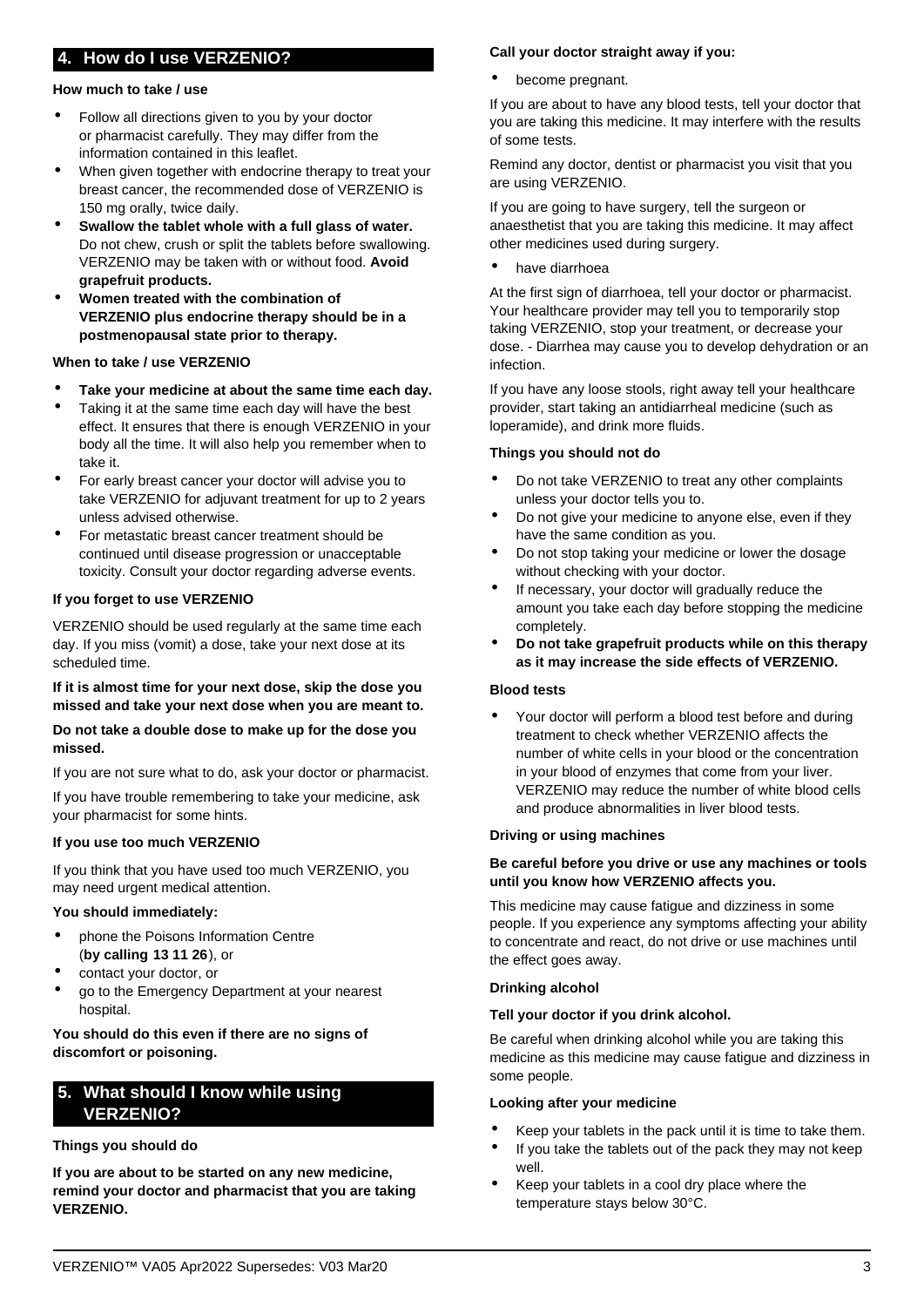Follow the instructions in the carton on how to take care of your medicine properly.

Store it in a cool dry place away from moisture, heat or sunlight; for example, do not store it:

- in the bathroom or near a sink, or
- in the car or on window sill.

#### **Keep it where young children cannot reach it.**

#### **Getting rid of any unwanted medicine**

If you no longer need to use this medicine or it is out of date, take it to any pharmacy for safe disposal.

Do not use this medicine after the expiry date.

## <span id="page-3-0"></span>**6. Are there any side effects?**

All medicines can have side effects. If you do experience any side effects, most of them are minor and temporary. However, some side effects may need medical attention.

Your doctor may lower your dose or stop treatment temporarily to try to reduce certain side effects while you are taking VERZENIO.

See the information below and, if you need to, ask your doctor or pharmacist if you have any further questions about side effects.

#### **Less serious side effects**

| Less serious side effects                                                                                                                | What to do                                                                                                           |  |  |  |
|------------------------------------------------------------------------------------------------------------------------------------------|----------------------------------------------------------------------------------------------------------------------|--|--|--|
| Stomach-related:<br>diarrhoea                                                                                                            | <b>Speak to your</b><br>doctor if you<br>have any of<br>these less<br>serious side<br>effects and<br>they worry you. |  |  |  |
| vomiting<br>feeling sick (nausea)<br>dry mouth<br>inflammation of the mouth and lips<br>(stomatitis)                                     |                                                                                                                      |  |  |  |
| Skin-related:                                                                                                                            |                                                                                                                      |  |  |  |
| rash<br>itching<br>dry skin                                                                                                              |                                                                                                                      |  |  |  |
| Infection-related:                                                                                                                       |                                                                                                                      |  |  |  |
| Infections                                                                                                                               |                                                                                                                      |  |  |  |
| Eye-related:                                                                                                                             |                                                                                                                      |  |  |  |
| watering eyes                                                                                                                            |                                                                                                                      |  |  |  |
| <b>Brain related:</b><br>alteration in sense of taste<br>dizziness<br>headache                                                           |                                                                                                                      |  |  |  |
| <b>General symptoms:</b>                                                                                                                 |                                                                                                                      |  |  |  |
| tiredness Inflammation of<br>the lungs which causes<br>breathlessness, cough and raised<br>temperature<br>muscular weakness<br>hair loss |                                                                                                                      |  |  |  |
| <b>Metabolism and nutrition related</b>                                                                                                  |                                                                                                                      |  |  |  |
| decreased appetite                                                                                                                       |                                                                                                                      |  |  |  |

| Less serious side effects | What to do |
|---------------------------|------------|
|                           |            |

• Abnormalities in liver blood tests

#### **Serious side effects**

| Serious side effects                                                                                                                                                                                                                                                                                                                                                                                                           | What to do                                                                                                                                                                             |
|--------------------------------------------------------------------------------------------------------------------------------------------------------------------------------------------------------------------------------------------------------------------------------------------------------------------------------------------------------------------------------------------------------------------------------|----------------------------------------------------------------------------------------------------------------------------------------------------------------------------------------|
| <b>General symptoms:</b><br>Symptoms that may indicate<br>low white blood cell counts<br>(neutropenia): fever or chills.<br>Symptoms that may indicate<br>blood clots in your veins:<br>Painful swollen leg, chest pain,<br>shortness of breath, rapid<br>breathing or rapid heart rate.<br>Symptoms that may<br>indicate lung inflammation<br>(pneumonitis): cough, fever<br>and difficulty breathing or chest<br>discomfort. | Call your doctor<br>straight away,<br>or go straight to<br>the Emergency<br>Department at<br><b>vour nearest</b><br>hospital if you<br>notice any of<br>these serious<br>side effects. |

#### **Tell your doctor or pharmacist if you notice anything else that may be making you feel unwell.**

Other side effects not listed here may occur in some people.

These side effects may not be fully attributable to VERZENIO alone but may be caused by your condition or by other medicines that you may be taking at the same time.

#### **Reporting side effects**

After you have received medical advice for any side effects you experience, you can report side effects to the Therapeutic Goods Administration online at [www.tga.gov.au/](http://www.tga.gov.au/reporting-problems) [reporting-problems](http://www.tga.gov.au/reporting-problems). By reporting side effects, you can help provide more information on the safety of this medicine.

**Always make sure you speak to your doctor or pharmacist before you decide to stop taking any of your medicines.**

# <span id="page-3-1"></span>**7. Product details**

This medicine is only available with a doctor's prescription.

**What VERZENIO contains**

| <b>Active ingredient</b> | abemaciclib                                                |
|--------------------------|------------------------------------------------------------|
| (main ingredient)        |                                                            |
| <b>Other ingredients</b> | croscarmellose sodium                                      |
| (inactive)               | lactose monohydrate                                        |
| ingredients)             | microcrystalline cellulose                                 |
|                          | silicon dioxide                                            |
|                          | sodium stearyl fumarate                                    |
|                          | polyvinyl alcohol (E1203)                                  |
|                          | titanium dioxide (E171)                                    |
|                          | macrogol 3350 (E1521)                                      |
|                          | purified talc (E553b)                                      |
|                          | iron oxide yellow (E172) [50 mg<br>and 150 mg tablets only |